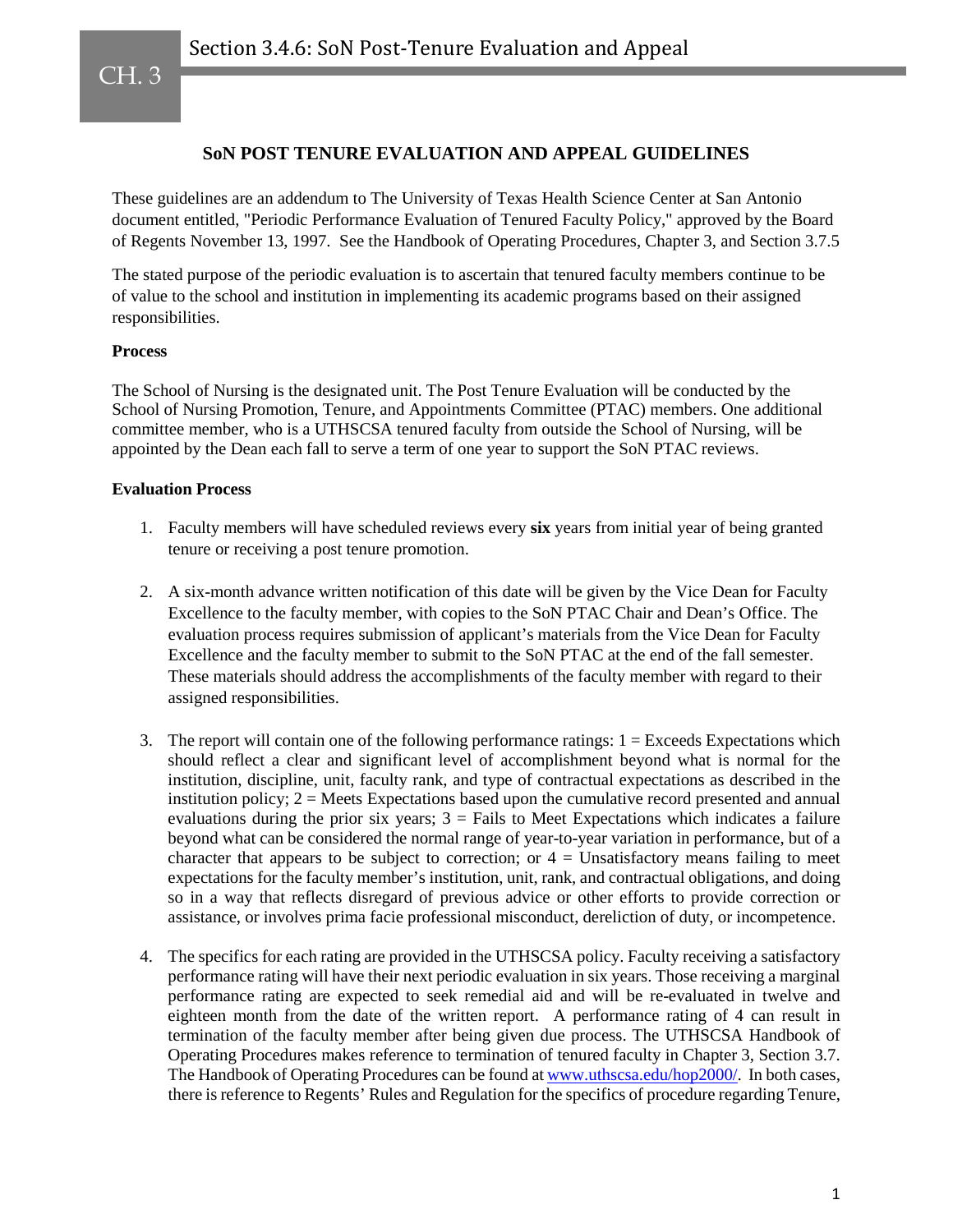# Section 3.4.6: SoN Post-Tenure Evaluation and Appeal

Promotion and Termination of Employment. The details of the termination process are provided in the Regents' Rules and Regulations, Part One, Chapter III, Section 6, Subsection 6.3 as amended December 12, 1996. The Regents' Rules can be found at [www.utsystem.edu/bor/tocrrr.htm](http://www.utsystem.edu/bor/tocrrr.htm)

- 5. In the event of an unsatisfactory performance, the SoN PTAC will outline the issues in writing and the SoN PTAC will meet with the Vice Dean for Faculty Excellence to review the issues. The SoN PTAC has final approval of the assessment and recommendations for the candidate.
- 6. The Vice Dean for Faculty Excellence sends the final report to the candidate two weeks before it is submitted to the Dean.
- 7. The faculty member may request the opportunity to meet with the SoN PTAC and the Vice Dean for Faculty Excellence at any time during the process prior to the letter being sent to the Dean.
- 8. After this time, any faculty grievances will be dealt with by the Dean if there is no resolution with the SoN PTAC.
- 9. The Dean writes his/her own evaluation of post tenure review, after the SoN PTAC Committee.
- 10. Faculty Member: The faculty member will submit previous yearly evaluation as well as an updated Curriculum Vitae in UTHSCSA required format, narrative summary, and the following documentation:

**Teaching Scholarship***:* Documentation submitted may include:

- 1. Course, classroom and/or clinical student evaluations
- 2. Peer evaluation

CH. 3

- 3. Samples of original teaching materials (exam questions, handouts)
- 4. Publications
- 5. Documentation of presentations and/or evaluations of presentations given outside the HSC.

**Research – Discovery**- Documentation submitted may include:

- 1. Publications
- 2. Documentation of presentations and/or evaluations of presentations given outside the HSC.
- 3. Grant reviews
- 4. Samples of other research endeavors (consultations, proposed projects)

#### **Practice/Service Scholarship-** Documentation submitted may include:

1. Letter from committee chair, organization, president or CEO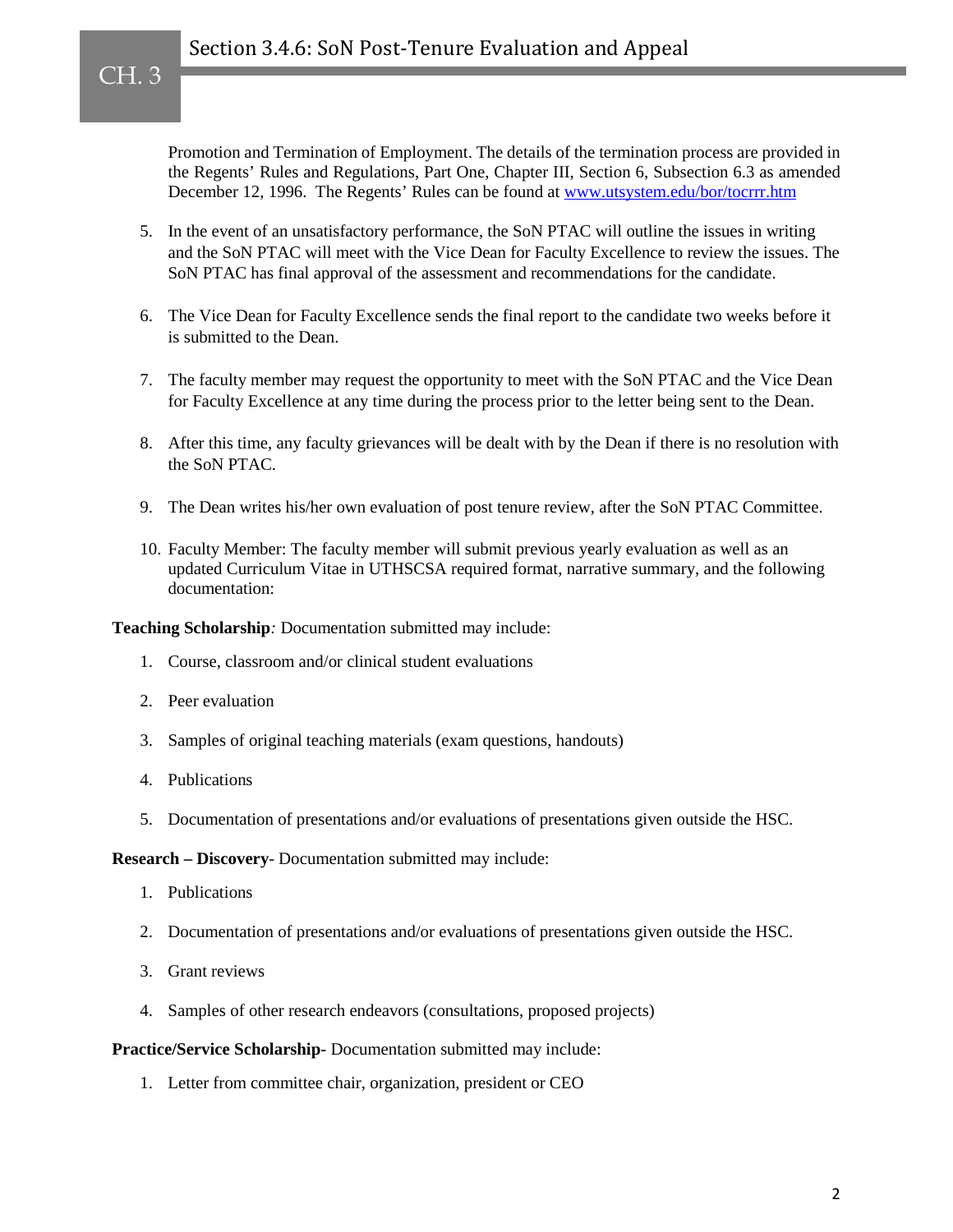- 2. Samples of participation in community service (programs planned, and/or implemented, project development, letters written).
- 3. Documentation of leadership role responsibilities at UTHSCSA SoN, and community.
- 4. Practice (patient care) materials developed (patient education, protocols, clinical outcome, case

studies.)

CH. 3

### **Integration Scholarship**

- 1. Evidence of interdisciplinary relationships that encompasses research, teaching, and community engaged service/ practice opportunities, community engagement at local regional, and national global levels.
- 2. The SoN PTAC will determine performance.
- 3. The report will contain one of the following performance ratings:  $1 =$  Exceeds Expectations which should reflect a clear and significant level of accomplishment beyond what is normal for the institution, discipline, unit, faculty rank, and type of contractual expectations as described in the institution policy;
- 4.  $2 =$  Meets Expectations based upon the cumulative record presented and annual evaluations during the prior six years;
- 5.  $3 =$  Fails to Meet Expectations which indicates a failure beyond what can be considered the normal range of year-to-year variation in performance, but of a character that appears to be subject to correction; or
- 6. 4 = Unsatisfactory means failing to meet expectations for the faculty member's institution, unit, rank, and contractual obligations, and doing so in a way that reflects disregard of previous advice or other efforts to provide correction or assistance, or involves prima facie professional misconduct, dereliction of duty, or incompetence.
- 7. The specifics for each rating are provided in the UTHSCSA policy. Faculty receiving a satisfactory performance rating will have their next periodic evaluation in six years. Those receiving a marginal performance rating are expected to seek remedial aid and will be re-evaluated in twelve and eighteen month from the date of the written report. A performance rating of 4 can result in termination of the faculty member after being given due process. The UTHSCSA Handbook of Operating Procedures makes reference to termination of tenured faculty in Chapter 3, Section 3.7. The Handbook of Operating Procedures can be found a[t www.uthscsa.edu/hop2000/.](http://www.uthscsa.edu/hop2000/) In both cases, there is reference to Regents' Rules and Regulation for the specifics of procedure regarding Tenure, Promotion and Termination of Employment. The details of the termination process are provided in the Regents' Rules and Regulations, Part One, Chapter III, Section 6, Subsection 6.3 as amended December 12, 1996.The Regents' Rules can be found at [www.utsystem.edu/bor/tocrrr.htm](http://www.utsystem.edu/bor/tocrrr.htm)
- 8. In the event of an unsatisfactory performance, the SoN PTAC will outline the issues in writing and the SoN PTAC will meet with the Dean of Faculty to review the issues. The SoN PTAC has final approval of the assessment and recommendations for the candidate.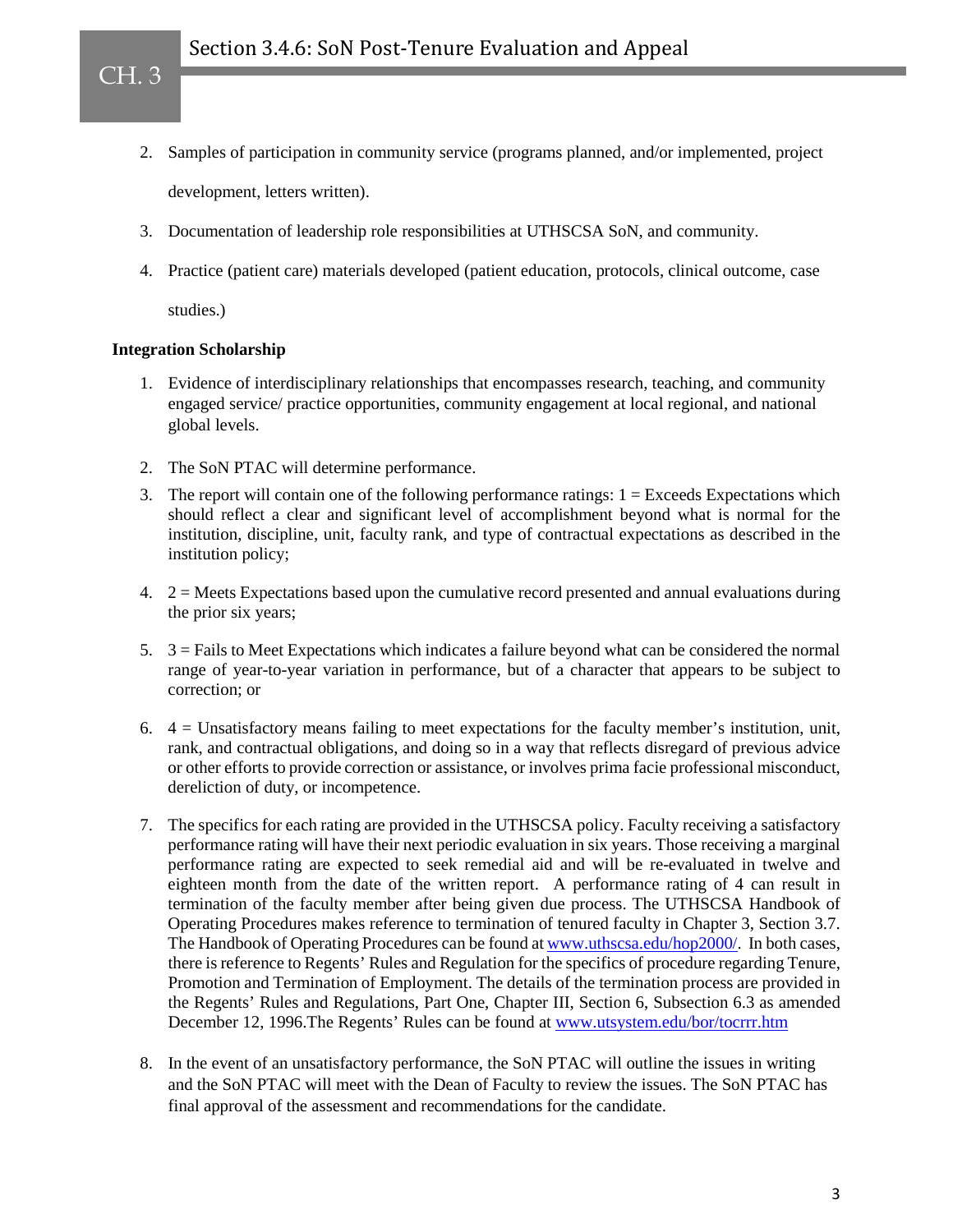

- 9. The Vice Dean of Faculty sends the final report to the candidate two weeks before it is submitted to the Dean. See Figure 3 Post Tenure Review Process.
- 10. The faculty member may request the opportunity to meet with the SoN PTAC and the Vice Dean of Faculty at any time during the process prior to the letter being sent to the Dean.
- 11. After this time, any faculty grievances will be dealt with by the Dean if there is no resolution with the SoN PTAC.
- 12. The Dean writes his/her own evaluation of post tenure review, after the SoN PTAC Committee.
- 13. Faculty appeals regarding the Post Tenure review decision must be done in accordance with H.O. P. Policy 3.7.5 Periodic Evaluation of Tenured Faculty.